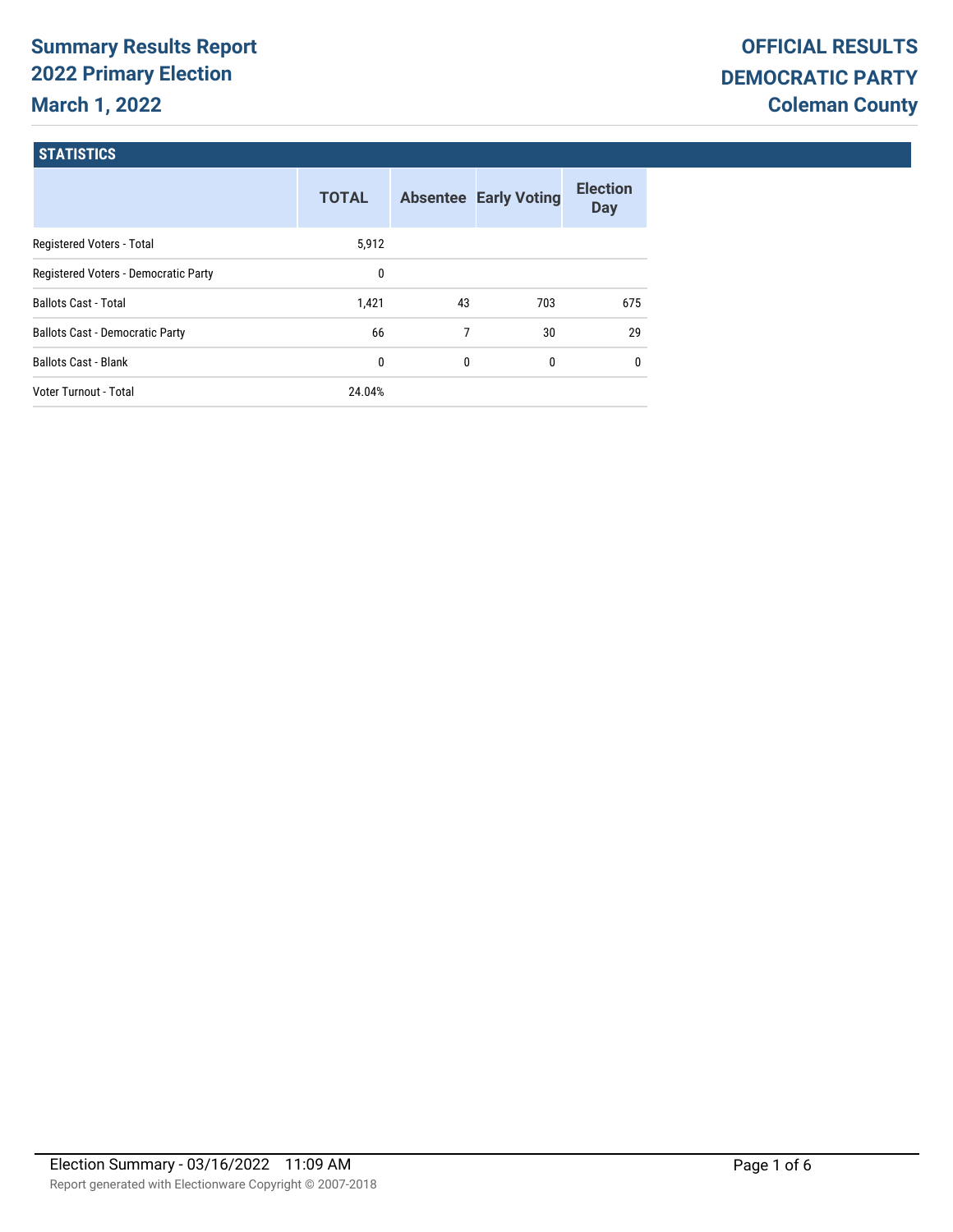#### **DEM Governor**

Vote For 1

|                             | <b>TOTAL</b> | VOTE %  |              | <b>Absentee Early Voting</b> | <b>Election</b><br><b>Day</b> |
|-----------------------------|--------------|---------|--------------|------------------------------|-------------------------------|
| Joy Diaz                    | 3            | 4.55%   | 0            | $\overline{2}$               | 1                             |
| Michael Cooper              | 1            | 1.52%   | $\mathbf{0}$ | $\mathbf{0}$                 | 1                             |
| <b>Rich Wakeland</b>        | 4            | 6.06%   | $\mathbf{0}$ | 4                            | 0                             |
| Beto O'Rourke               | 57           | 86.36%  | 6            | 24                           | 27                            |
| Inocencio (Inno) Barrientez | $\mathbf{0}$ | 0.00%   | $\mathbf{0}$ | $\mathbf 0$                  | 0                             |
| <b>Total Votes Cast</b>     | 65           | 98.48%  | 6            | 30                           | 29                            |
| Overvotes                   | 0            | 0.00%   | 0            | $\mathbf 0$                  | $\mathbf 0$                   |
| <b>Undervotes</b>           | 1            | 1.52%   | 1            | $\mathbf{0}$                 | 0                             |
| <b>Contest Totals</b>       | 66           | 100.00% | 7            | 30                           | 29                            |
| <b>Precincts Reporting</b>  |              | 5 of 5  |              |                              |                               |

#### **DEM Lieutenant Governor**

|                            | <b>TOTAL</b> | <b>VOTE %</b> |                | <b>Absentee Early Voting</b> | <b>Election</b><br><b>Day</b> |
|----------------------------|--------------|---------------|----------------|------------------------------|-------------------------------|
| Carla Brailey              | 18           | 27.27%        | 1              | 10                           | 7                             |
| Mike Collier               | 26           | 39.39%        | 5              | 7                            | 14                            |
| Michelle Beckley           | 19           | 28.79%        | 1              | 12                           | 6                             |
| <b>Total Votes Cast</b>    | 63           | 95.45%        | $\overline{7}$ | 29                           | 27                            |
| Overvotes                  | 0            | 0.00%         | $\mathbf 0$    | $\mathbf 0$                  | 0                             |
| <b>Undervotes</b>          | 3            | 4.55%         | $\mathbf{0}$   | 1                            | $\overline{2}$                |
| <b>Contest Totals</b>      | 66           | 100.00%       | 7              | 30                           | 29                            |
| <b>Precincts Reporting</b> |              | 5 of 5        |                |                              |                               |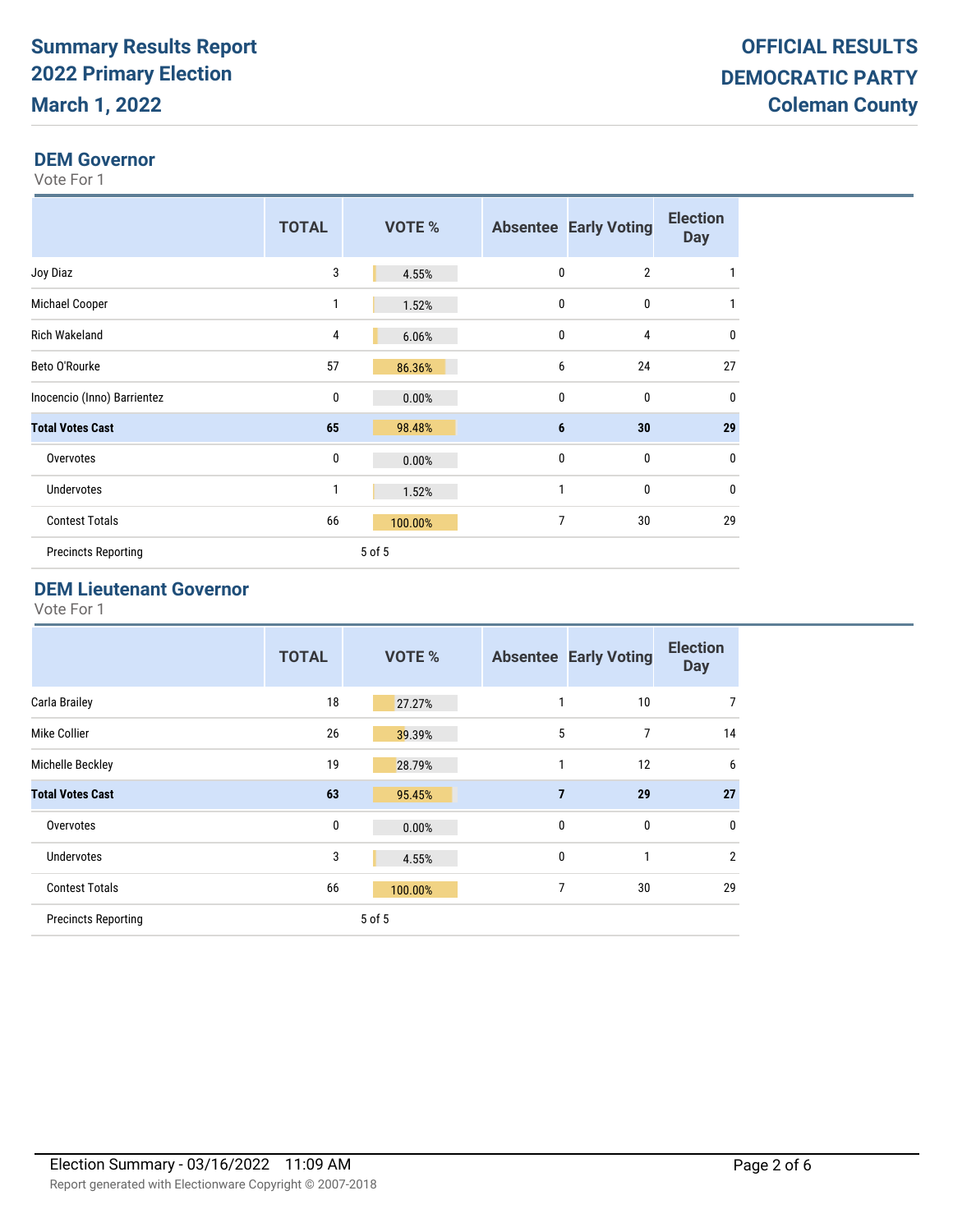### **DEM Attorney General**

Vote For 1

|                            | <b>TOTAL</b> | <b>VOTE %</b> |                | <b>Absentee Early Voting</b> | <b>Election</b><br><b>Day</b> |
|----------------------------|--------------|---------------|----------------|------------------------------|-------------------------------|
| Joe Jaworski               | 12           | 18.18%        | $\overline{2}$ | 5                            | 5                             |
| Lee Merritt                | 13           | 19.70%        |                | $\overline{7}$               | 5                             |
| S. "TBONE" Raynor          | 5            | 7.58%         | 1              | 3                            | 1                             |
| Rochelle Mercedes Garza    | 21           | 31.82%        | $\mathbf{1}$   | 9                            | 11                            |
| Mike Fields                | 11           | 16.67%        | $\overline{2}$ | 5                            | $\overline{4}$                |
| <b>Total Votes Cast</b>    | 62           | 93.94%        | $\overline{7}$ | 29                           | 26                            |
| Overvotes                  | 0            | 0.00%         | 0              | $\mathbf{0}$                 | $\mathbf 0$                   |
| <b>Undervotes</b>          | 4            | 6.06%         | 0              | 1                            | 3                             |
| <b>Contest Totals</b>      | 66           | 100.00%       | 7              | 30                           | 29                            |
| <b>Precincts Reporting</b> |              | 5 of 5        |                |                              |                               |

#### **DEM Comptroller of Public Accounts**

|                            | <b>TOTAL</b> | <b>VOTE %</b> |                | <b>Absentee Early Voting</b> | <b>Election</b><br><b>Day</b> |
|----------------------------|--------------|---------------|----------------|------------------------------|-------------------------------|
| Janet T. Dudding           | 34           | 51.52%        | 5              | 20                           | 9                             |
| <b>Tim Mahoney</b>         | 17           | 25.76%        | $\overline{2}$ | 4                            | 11                            |
| Angel Luis Vega            | 14           | 21.21%        | $\mathbf 0$    | 6                            | 8                             |
| <b>Total Votes Cast</b>    | 65           | 98.48%        | $\overline{7}$ | 30                           | 28                            |
| Overvotes                  | 0            | 0.00%         | $\mathbf{0}$   | 0                            | $\mathbf 0$                   |
| <b>Undervotes</b>          | 1            | 1.52%         | $\mathbf{0}$   | $\mathbf{0}$                 | 1                             |
| <b>Contest Totals</b>      | 66           | 100.00%       | 7              | 30                           | 29                            |
| <b>Precincts Reporting</b> |              | 5 of 5        |                |                              |                               |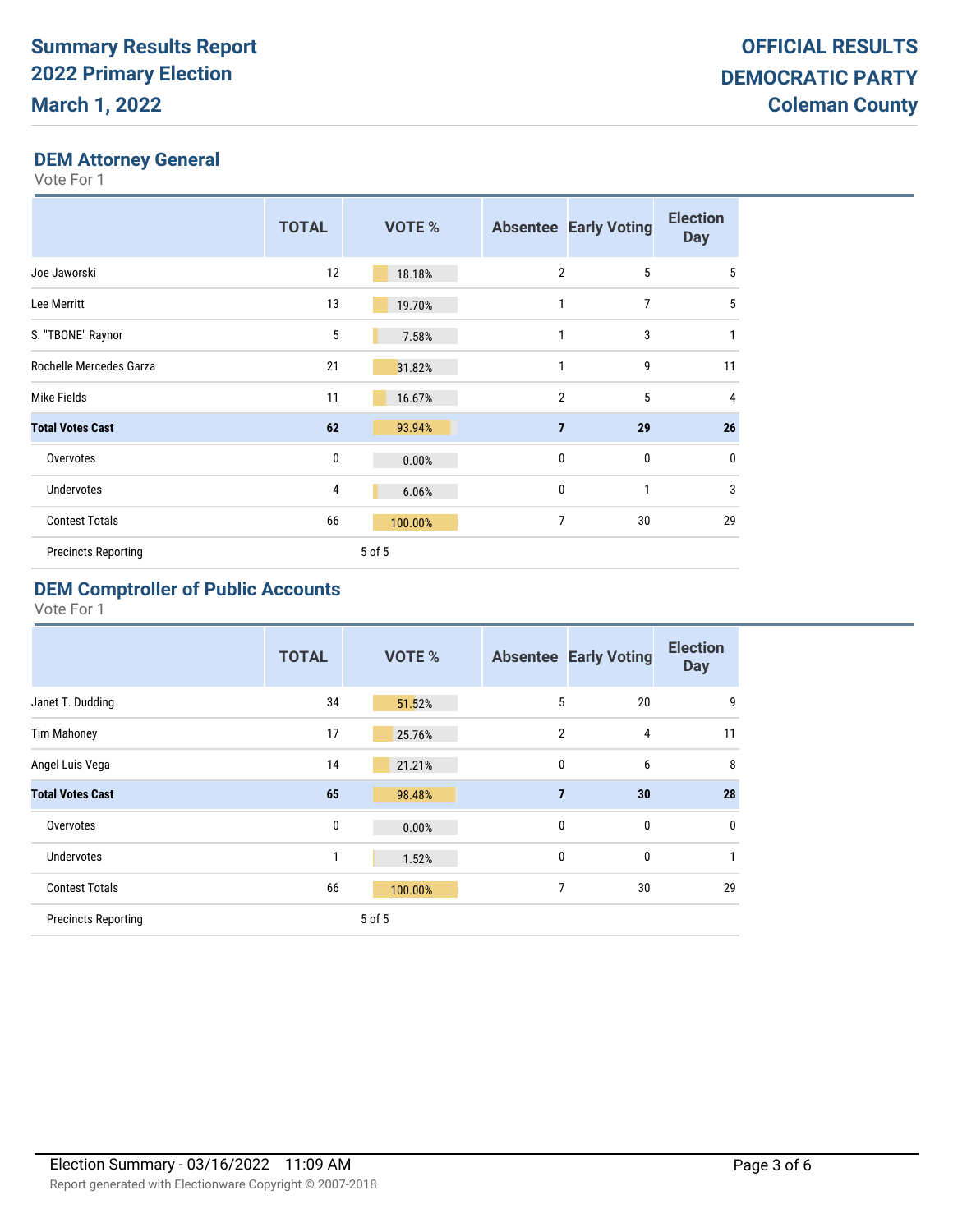**DEM Comm General Land Office**

Vote For 1

|                            | <b>TOTAL</b> | VOTE %  |                | <b>Absentee Early Voting</b> | <b>Election</b><br><b>Day</b> |
|----------------------------|--------------|---------|----------------|------------------------------|-------------------------------|
| Sandragrace Martinez       | 19           | 28.79%  | $\overline{2}$ | 8                            | 9                             |
| Jinny Suh                  | 10           | 15.15%  | 0              | 4                            | 6                             |
| Michael Lange              | 12           | 18.18%  | $\overline{2}$ | 4                            | 6                             |
| Jay Kleberg                | 22           | 33.33%  | $\overline{2}$ | 13                           | 7                             |
| <b>Total Votes Cast</b>    | 63           | 95.45%  | $6\phantom{1}$ | 29                           | 28                            |
| Overvotes                  | 0            | 0.00%   | $\mathbf{0}$   | 0                            | $\mathbf 0$                   |
| <b>Undervotes</b>          | 3            | 4.55%   | 1              | 1                            | 1                             |
| <b>Contest Totals</b>      | 66           | 100.00% | $\overline{7}$ | 30                           | 29                            |
| <b>Precincts Reporting</b> |              | 5 of 5  |                |                              |                               |

### **DEM Commissioner of Agriculture**

|                            | <b>TOTAL</b> | <b>VOTE %</b> |                | <b>Absentee Early Voting</b> | <b>Election</b><br><b>Day</b> |
|----------------------------|--------------|---------------|----------------|------------------------------|-------------------------------|
| Ed Ireson                  | 14           | 21.21%        | 1              | 7                            | 6                             |
| Susan Hays                 | 49           | 74.24%        | 5              | 22                           | 22                            |
| <b>Total Votes Cast</b>    | 63           | 95.45%        | $6\phantom{1}$ | 29                           | 28                            |
| Overvotes                  | 0            | 0.00%         | $\mathbf{0}$   | 0                            | $\mathbf 0$                   |
| Undervotes                 | 3            | 4.55%         | 1              | 1                            | 1                             |
| <b>Contest Totals</b>      | 66           | 100.00%       | 7              | 30                           | 29                            |
| <b>Precincts Reporting</b> |              | 5 of 5        |                |                              |                               |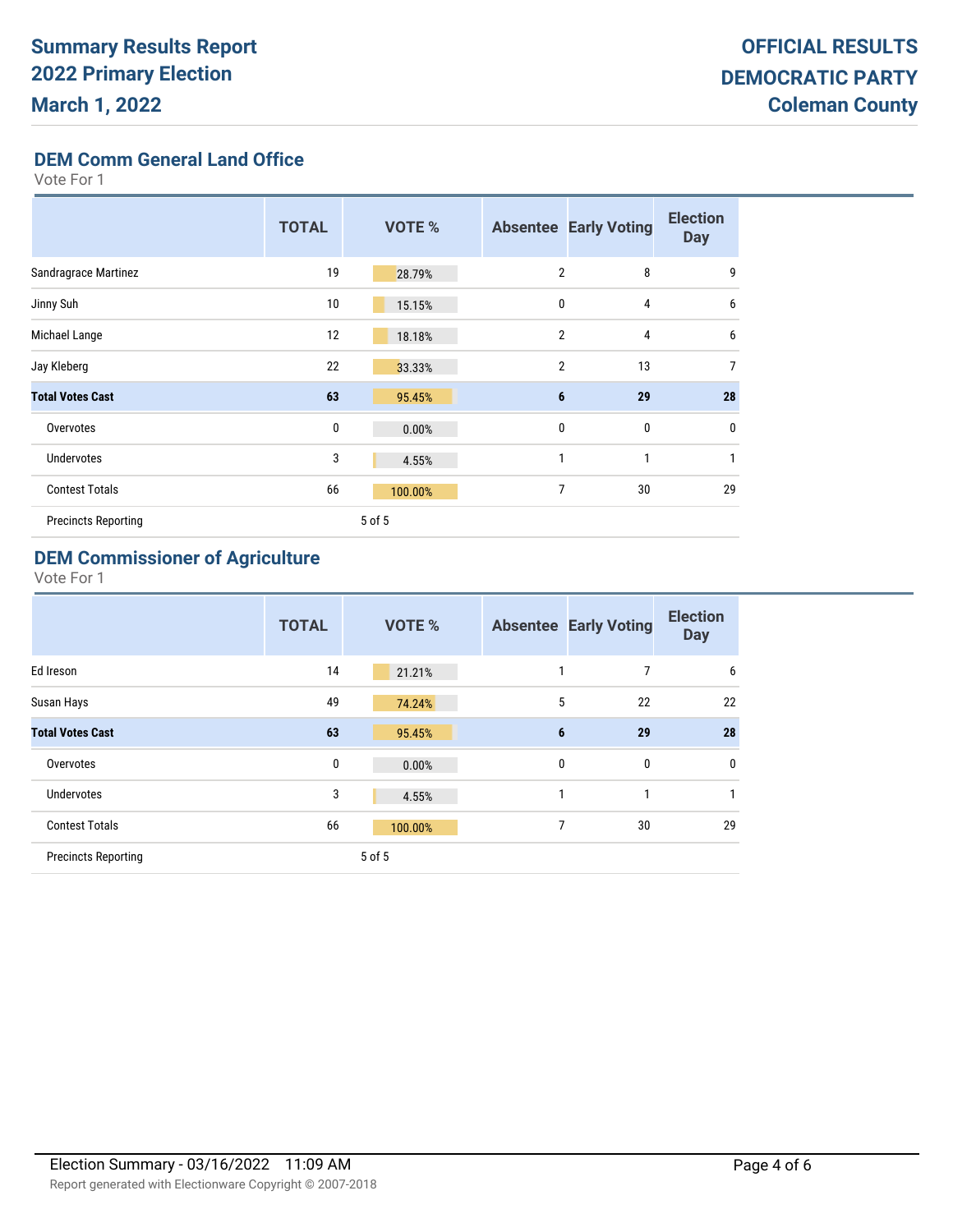**DEM Railroad Commissioner**

Vote For 1

|                            | <b>TOTAL</b> | <b>VOTE %</b> |              | <b>Absentee Early Voting</b> | <b>Election</b><br><b>Day</b> |
|----------------------------|--------------|---------------|--------------|------------------------------|-------------------------------|
| Luke Warford               | 60           | 90.91%        | 7            | 28                           | 25                            |
| <b>Total Votes Cast</b>    | 60           | 90.91%        | 7            | 28                           | 25                            |
| Overvotes                  | 0            | 0.00%         | $\mathbf{0}$ | 0                            | 0                             |
| <b>Undervotes</b>          | 6            | 9.09%         | $\mathbf{0}$ | $\overline{2}$               | 4                             |
| <b>Contest Totals</b>      | 66           | 100.00%       | 7            | 30                           | 29                            |
| <b>Precincts Reporting</b> |              | 5 of 5        |              |                              |                               |

#### **DEM Justice, Supreme Court, Pl 3**

Vote For 1

|                            | <b>TOTAL</b> | <b>VOTE %</b> |                | <b>Absentee Early Voting</b> | <b>Election</b><br><b>Day</b> |
|----------------------------|--------------|---------------|----------------|------------------------------|-------------------------------|
| Erin A Nowell              | 58           | 87.88%        | 7              | 28                           | 23                            |
| <b>Total Votes Cast</b>    | 58           | 87.88%        | $\overline{7}$ | 28                           | 23                            |
| Overvotes                  | 0            | 0.00%         | 0              | 0                            | $\mathbf{0}$                  |
| Undervotes                 | 8            | 12.12%        | 0              | $\overline{2}$               | 6                             |
| <b>Contest Totals</b>      | 66           | 100.00%       | 7              | 30                           | 29                            |
| <b>Precincts Reporting</b> |              | 5 of 5        |                |                              |                               |

# **DEM Justice, Supreme Court, Pl 5**

|                            | <b>TOTAL</b> | <b>VOTE %</b> |                | <b>Absentee Early Voting</b> | <b>Election</b><br><b>Day</b> |
|----------------------------|--------------|---------------|----------------|------------------------------|-------------------------------|
| Amanda Reichek             | 59           | 89.39%        | 7              | 27                           | 25                            |
| <b>Total Votes Cast</b>    | 59           | 89.39%        | $\overline{7}$ | 27                           | 25                            |
| Overvotes                  | 0            | 0.00%         | 0              | 0                            | 0                             |
| <b>Undervotes</b>          | 7            | 10.61%        | 0              | 3                            | 4                             |
| <b>Contest Totals</b>      | 66           | 100.00%       | 7              | 30                           | 29                            |
| <b>Precincts Reporting</b> |              | 5 of 5        |                |                              |                               |